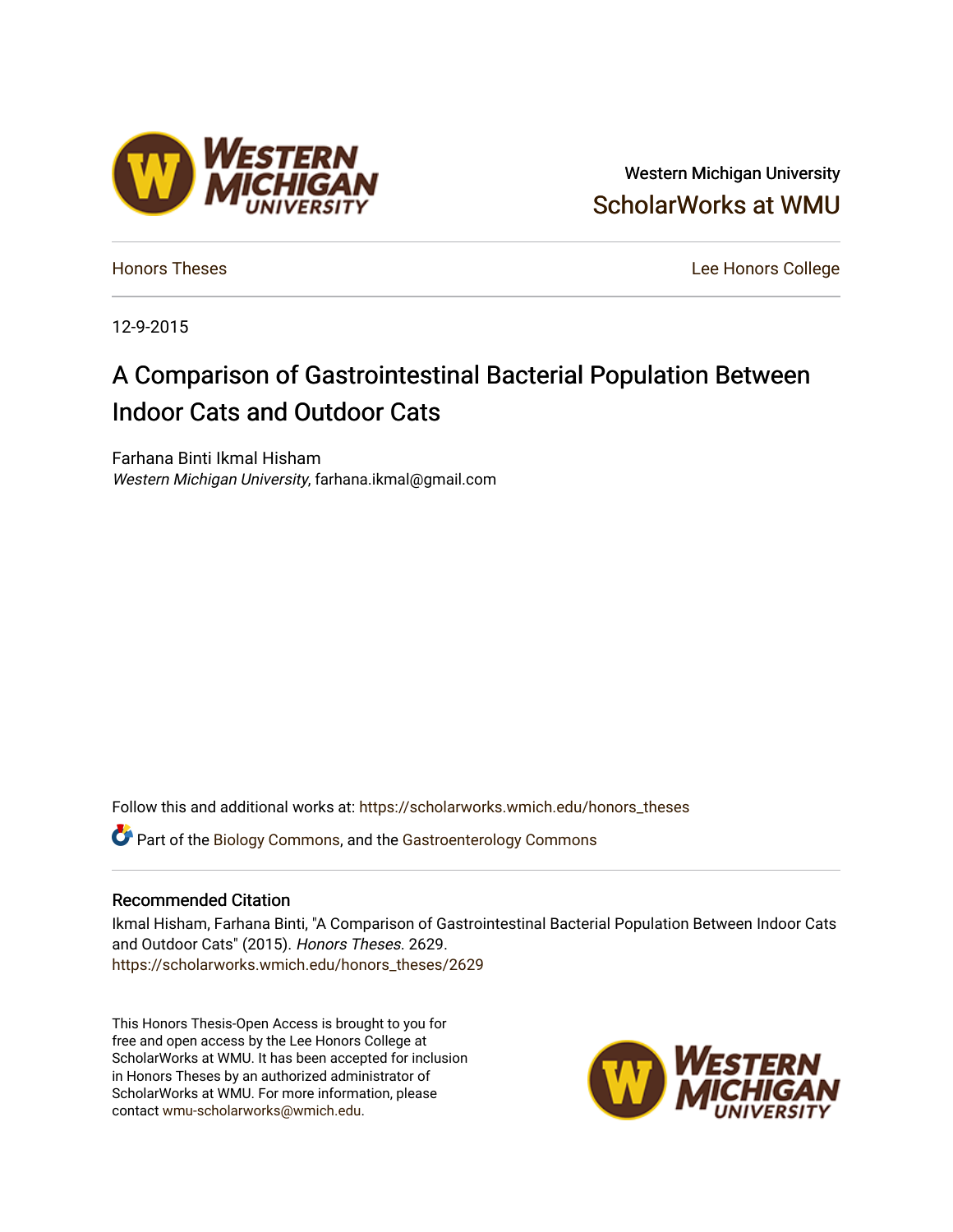# **A Comparison of Gastrointestinal Microbial**

# **Communities between Indoor Cats and**

# **Outdoor Cats**

**Farhana Ikmal Hisham**

**Western Michigan University**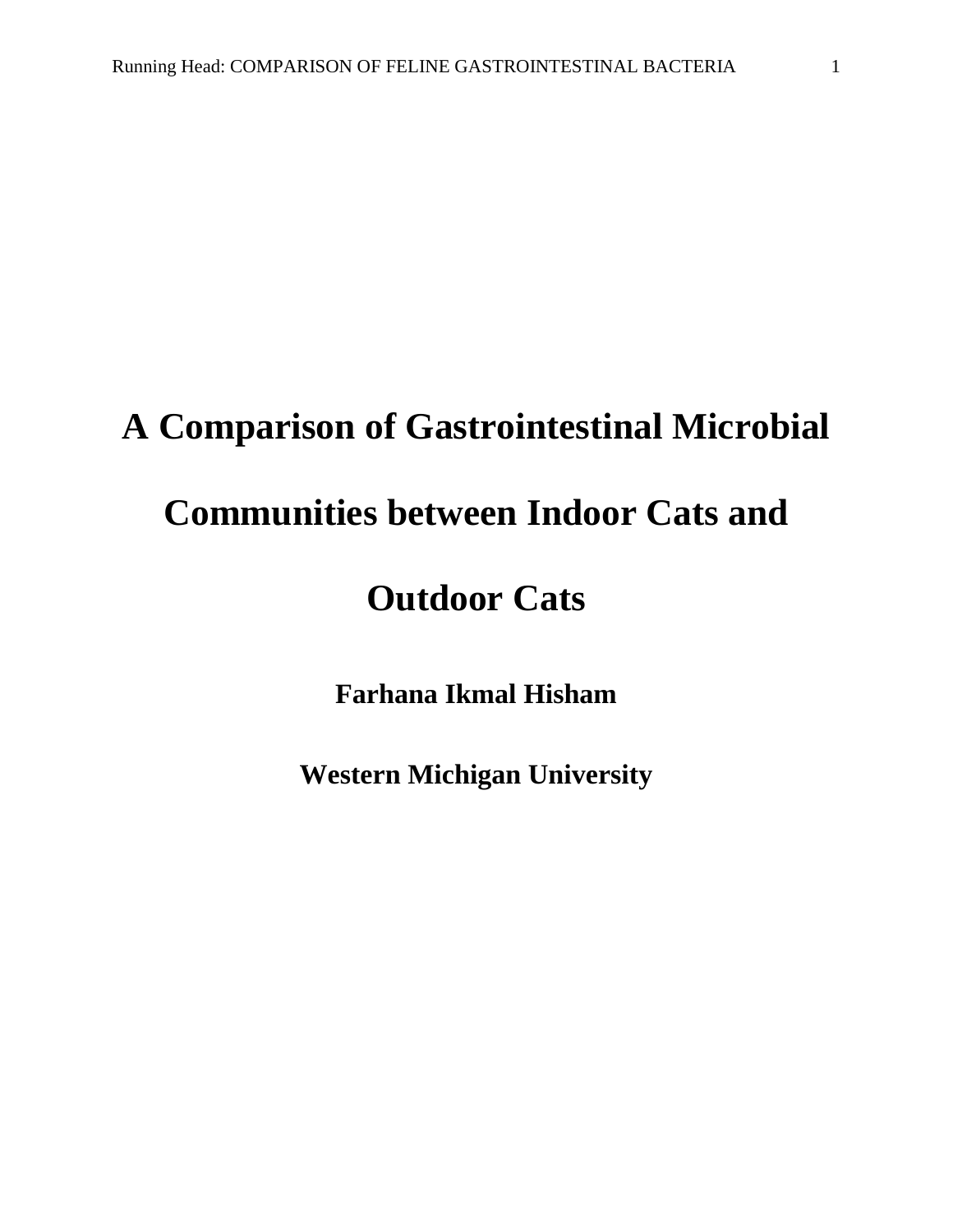#### Abstract

This study used fecal samples from four indoor cats and four indoor-outdoor cats in order to identify the microbial communities in the gut of cats. This information was then used to compare the microbial phyla between both groups for any differences. Total microbial DNA was isolated from each fecal sample, and the 16S rRNA gene was sequenced using Illumina MiSeq high throughput method. The sequences were identified using the bioinformatics program mothur. The results show that indoor cats had a more diverse microbial community as compared to outdoor cats. Indoor cat samples had 26% more microbial species, and eight more phyla compared to outdoor cat samples. The predominant phyla present in both indoor and outdoor cats were *Firmicutes, Bacteroidetes, Actinobacteria,* and *Proteobacteria*. Indoor cats also contained a significant number of *Fusobacteria*. After analyzing a dendrogram, it was found that indoor cat microbial populations were more related to each other compared to outdoor cat bacterial populations, whereas outdoor cat microbial populations were quite diverse from each other.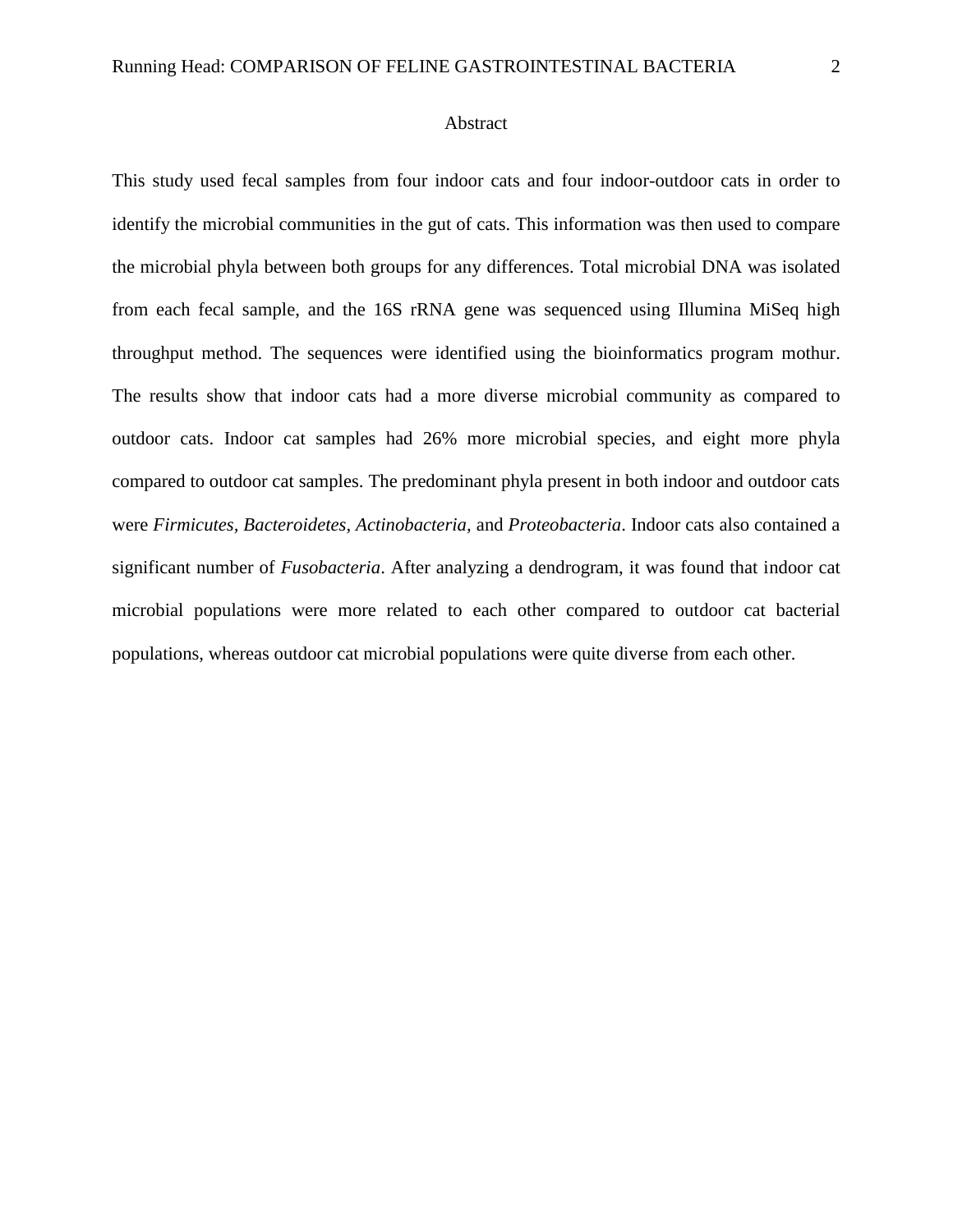#### A Comparison of Gastrointestinal Microbial Communities

#### between Indoor Cats and Outdoor Cats

The American Humane Association acknowledges that there are two types of cats: indoor cats or outdoor cats. Indoor cats are defined as cats that have not been allowed outdoors since being adopted or rescued, or have not been allowed outdoors at all during their lifetime. Outdoor cats are mainly feral cats or stray cats, who live outdoors for the majority of their lifetime. However, it should be noted that many cats are indoor-outdoor cats, a halfway point between the two categories. Indoor-outdoor cats are defined as cats that have a permanent home indoors, but are allowed to freely roam the outdoors of their own accord.

Shelter operators and veterinarians are of the opinion that cats should be kept indoors throughout their lifetime. The reasons for this include physical harm to the cat from wild animals and vehicles, the possible loss of the pet, or the possibility of the cat being infected with a viral illness such as Feline Leukemia Virus or rabies (Little, 2011). Cats are also a primary reason for bird population fluctuations due to their predatory behavior (Lepczyk et al., 2004). Despite these reasons, many owners still allow their cats to roam outdoors, and this exposes them to all the dangers listed above.

Since humans interact so closely with their pets, they are at risk for infection from the many zoonotic diseases that can be passed from cats to humans (Day et al., 2012). Therefore, it is important to know about the many dangerous microorganisms that inhabit cats so as to further educate pet owners about potential risks. Table 1 lists different bacterial agents and their corresponding diseases. These diseases can be transferred through inhaling or ingesting feces, urine, saliva, or a break in the skin after being scratched or bitten by a cat.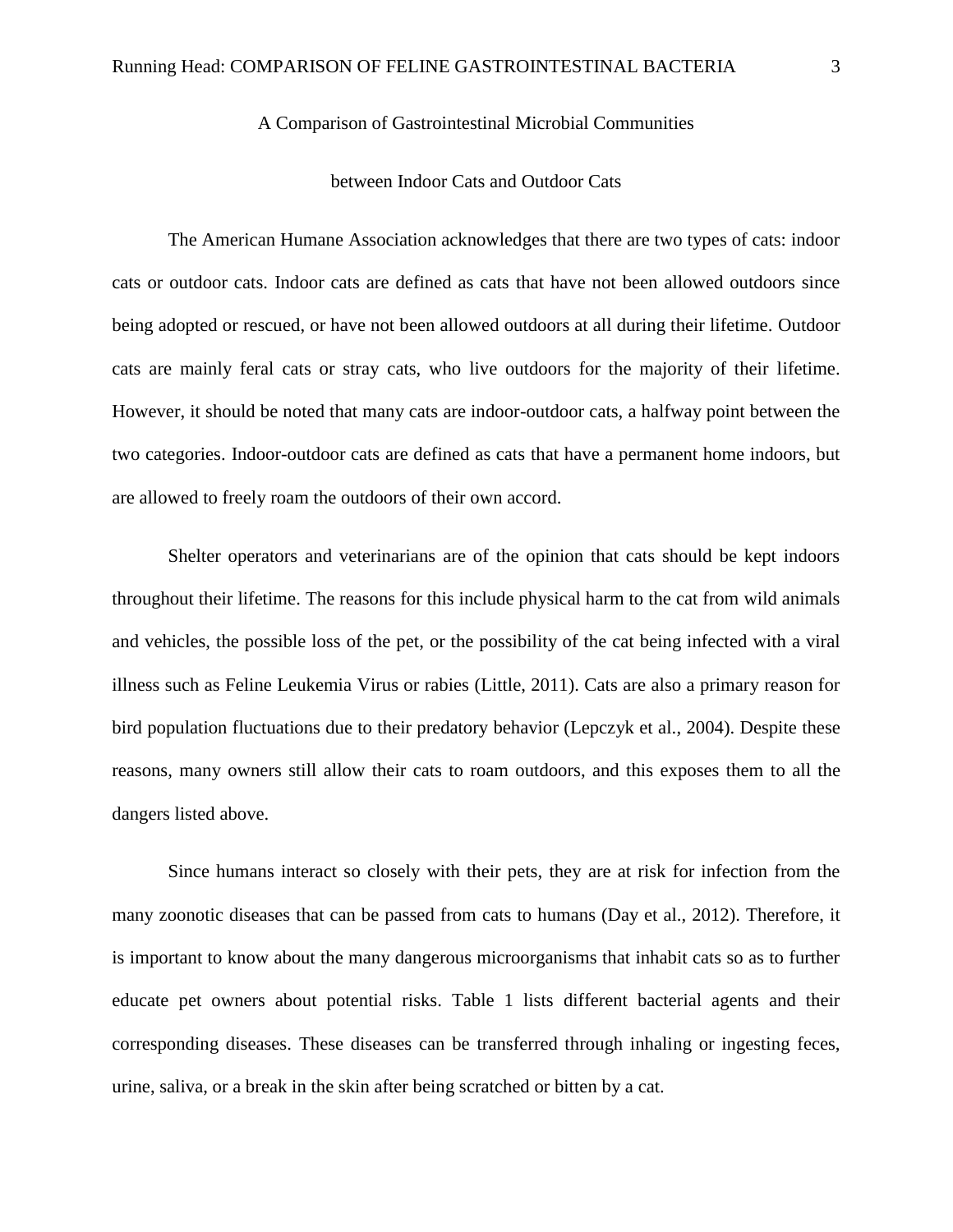Table 1: A list of various bacterial species found in cats and the corresponding zoonotic diseases they cause in both humans and cats.

| <b>Bacterial Species</b>   | <b>Associated Diseases</b>                                   |
|----------------------------|--------------------------------------------------------------|
| <b>Bacillus</b> anthracis  | Anthrax                                                      |
| Bartonella species         | Cat-scratch disease, endocarditis                            |
| Bordetella bronchiseptica  | Pertussis                                                    |
| Borrelia burgdorferi       | Lyme disease                                                 |
| Campylobacter jejuni       | Gastroenteritis, Guillaine-Barre syndrome                    |
| Chlamydophila felis        | Respiratory problems and inflammation of conjunctiva in cats |
| Corynebacterium diphtheria | Diphtheria                                                   |
| Coxiella burnetii          | Q fever                                                      |
| Francisella tularensis     | Tularemia                                                    |
| Group A Streptococcus      | Strep throat, impetigo                                       |
| Helicobacter species       | Stomach ulcers                                               |
| Listeria monocytogenes     | Listeriosis                                                  |
| Leptospira species         | Leptospirosis                                                |
| Mycoplasma haemofelis      | Feline Infectious Anemia                                     |
| Rickettsia felis           | Flea-borne spotted fever in cats                             |
| Salmonella species         | Salmonella infection                                         |
| Yersinia species           | Plague, yersiniosis                                          |

Identifying the differences in the number of different microbial species present in indoor cats and outdoor cats could also help to create a healthier lifestyle for cats. In humans, a higher diversity of gut microbes are correlated with improvements in health. Certain bacterial species, such as *Lactobacillus acidophilus* and *Bifidobacterium bifidum,* have been linked to lower rates of obesity and better mental health. Although there have been no studies linking these benefits to cats, this information could be a benchmark for gauging feline health in the future.

This study seeks to identify and compare the microbiome of gastrointestinal bacteria in indoor cats and outdoor cats. The hypothesis is that indoor cats will have a more diverse gut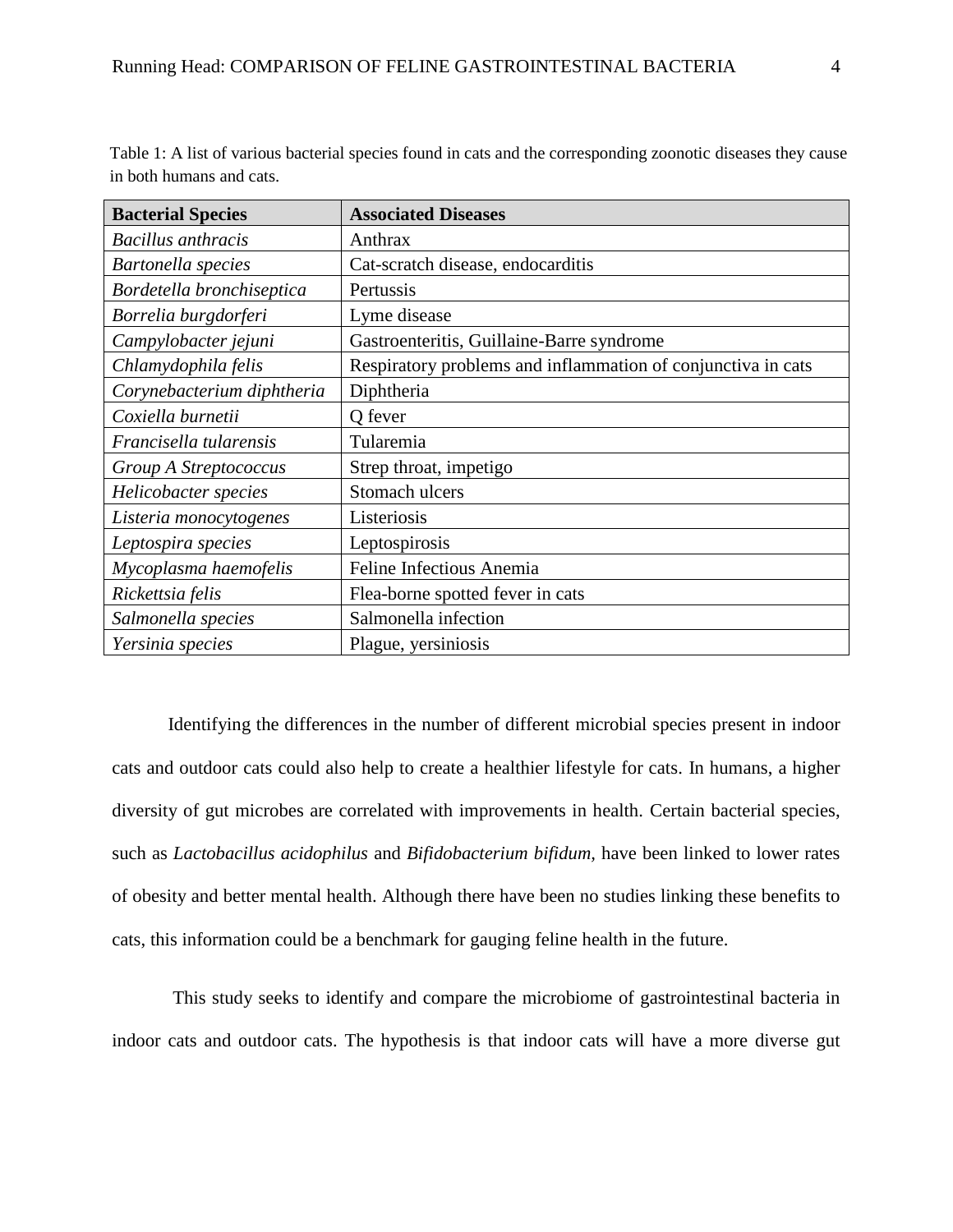microbiome compared to outdoor cats, because they are exposed to a wider variety of environments and diets.

#### **Methods**

A fecal sample was collected from a total of 8 felines of various breeds: 4 of them were fully indoor cats while the other 4 were indoor-outdoor or fully outdoor cats. The fecal samples were then isolated using the PowerSoil DNA Isolation Kit (MO BIO Laboratories). This kit works to separate debris and humic acids from bacterial cells, helps in cell lysis, prevents degradation of DNA, and cleans the DNA for sequencing. Only the center of the fecal sample was used in isolation, to avoid contamination by other microbes on the outer surface of the fecal sample. The protocol was followed exactly as given by the kit, with the exception of the steps for the addition of solution C1. Solution C1 was added to the sample and this mixture was heated at 65°C for 10 minutes in a thermomixer, before being vortexed for another 10 minutes.

After isolation, the DNA was quantified using a Qubit fluorometer (ThermoFisher Scientific). The Qubit fluorometer contains fluorescent dyes that are initially not very fluorescent but become intensely fluorescent upon binding to DNA, RNA, or proteins. The fluorometer is very sensitive and can detect very low amounts of fluorescence, and displays this information in a simple graph. This is a failsafe to ensure that the isolation techniques worked, and that there will be enough DNA for sequencing.

After quantification, the isolated DNA was sent to the RTSF Genomics Core at Michigan State University (MSU). At MSU, the DNA underwent polymerase chain reaction (PCR) of the 16S rRNA gene to increase the concentration of DNA available for sequencing. The sequencing was carried out using the MiSeq System (Illumina). During sequencing, contigs were created by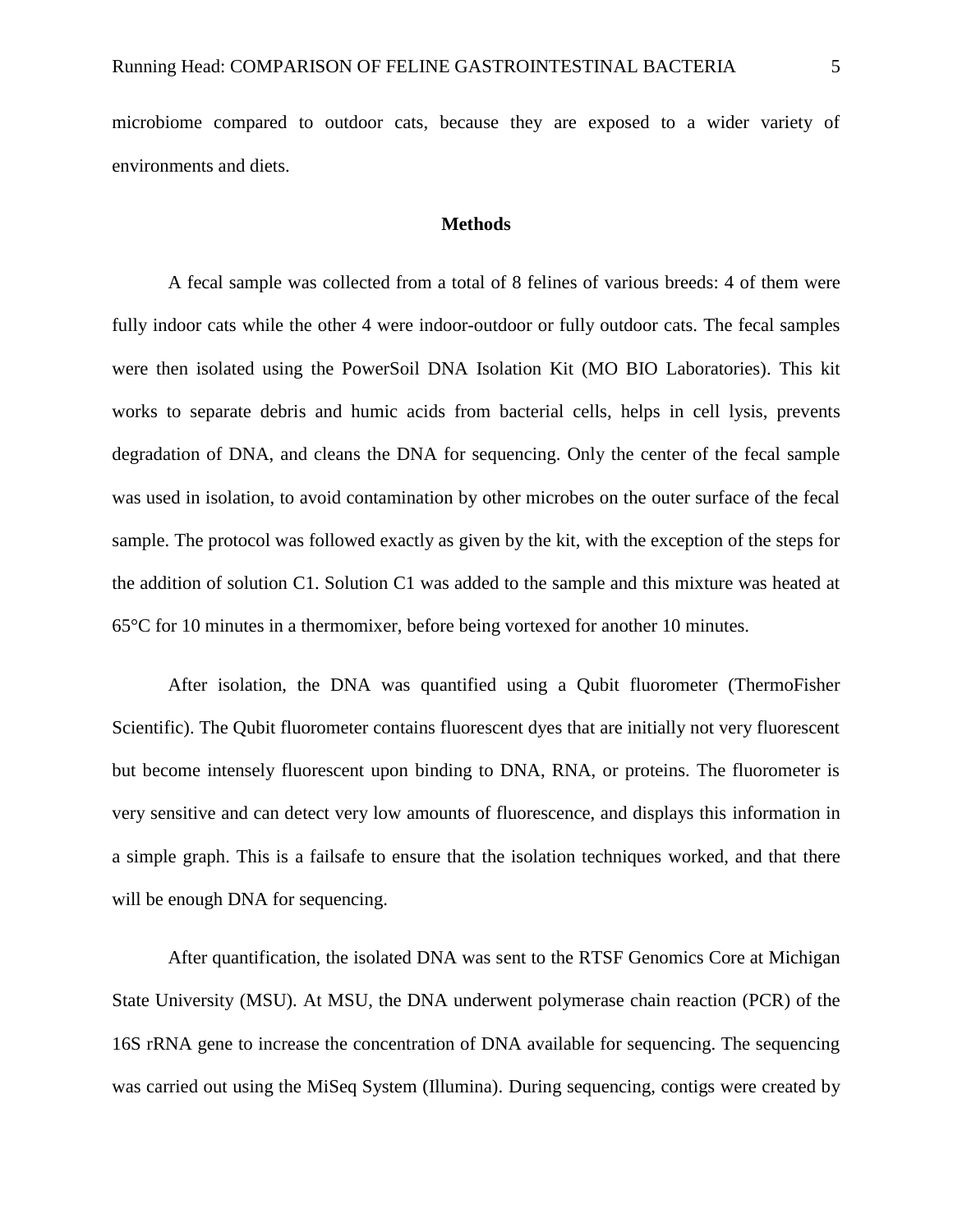hybridizing sample DNA to oligos on a flow cell surface. Hybridization allows for the formation of single stranded regions of DNA which can then be paired with the corresponding nucleotide to form double stranded DNA. Each nucleotide releases a specific fluorescent signal upon binding, and the readings of these signals allow us to determine the exact nucleotide sequence of the complimentary DNA strand, as well as the original DNA strand.

The contigs generated from MiSeq were analyzed using the bioinformatics program mothur. This program eliminated bad sequence pairings, chimeric DNA, and duplicates of DNA sequences to narrow down the number of sequences that needed to be analyzed. mothur also joined the contigs of sequenced DNA to give complete readings of the 16S rRNA region of bacterial DNA. This information was used to cluster the identified bacteria according to their domain, kingdom, phylum, class, order, family, and genus. The results were tabulated and graphed, and a dendrogram was made to show the relationships between species.



Figure 1: A dendrogram showing the relationships between bacterial populations in each sample. Indoor cats are more related to each other compared to outdoor cats.

#### **Results**

The microbial communities in indoor cats are very closely related to each other. However, there seems to be less relatedness among outdoor cat bacterial populations. Figure 1 shows a dendrogram of the different samples in relation to each other. Indoor cat 1 (sample 1) is most closely related to indoor cat 4 (sample 4) and indoor cat 2 (sample 2) is most closely related to indoor cat 3 (sample 3). Outdoor cat 1 (sample 5) is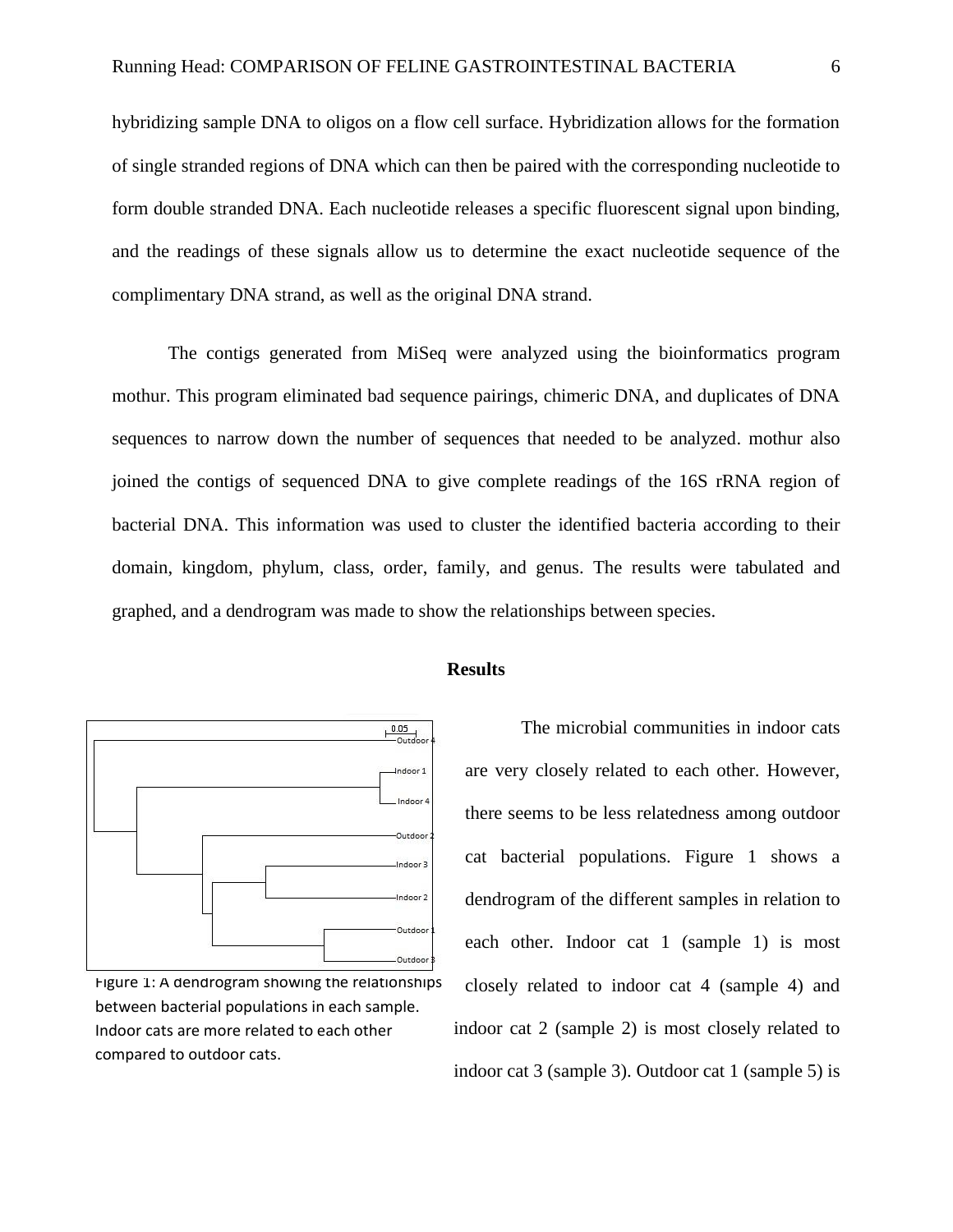most closely related to outdoor cat 3 (sample 7) while outdoor cat 2 (sample 6) and outdoor cat 4 (sample 8) are not closely related to any other sample.

Figure 2 shows a graph of the phyla present in each fecal sample. The results show that *Firmicutes* are the most abundant phylum in every sample of both indoor cats and outdoor cats. The three other phyla that were highly represented include *Bacteroidetes, Actinobacteria*, and *Proteobacteria.* Indoor cats also contained a significant number of *Fusobacteria.* The microbiome of the indoor cats contained 19 different phyla of bacteria compared to 11 phyla in the outdoor cats.



Figure 2: A cumulative graph of all bacterial phyla present in the gut microbiome of four indoor cats and four outdoor cats.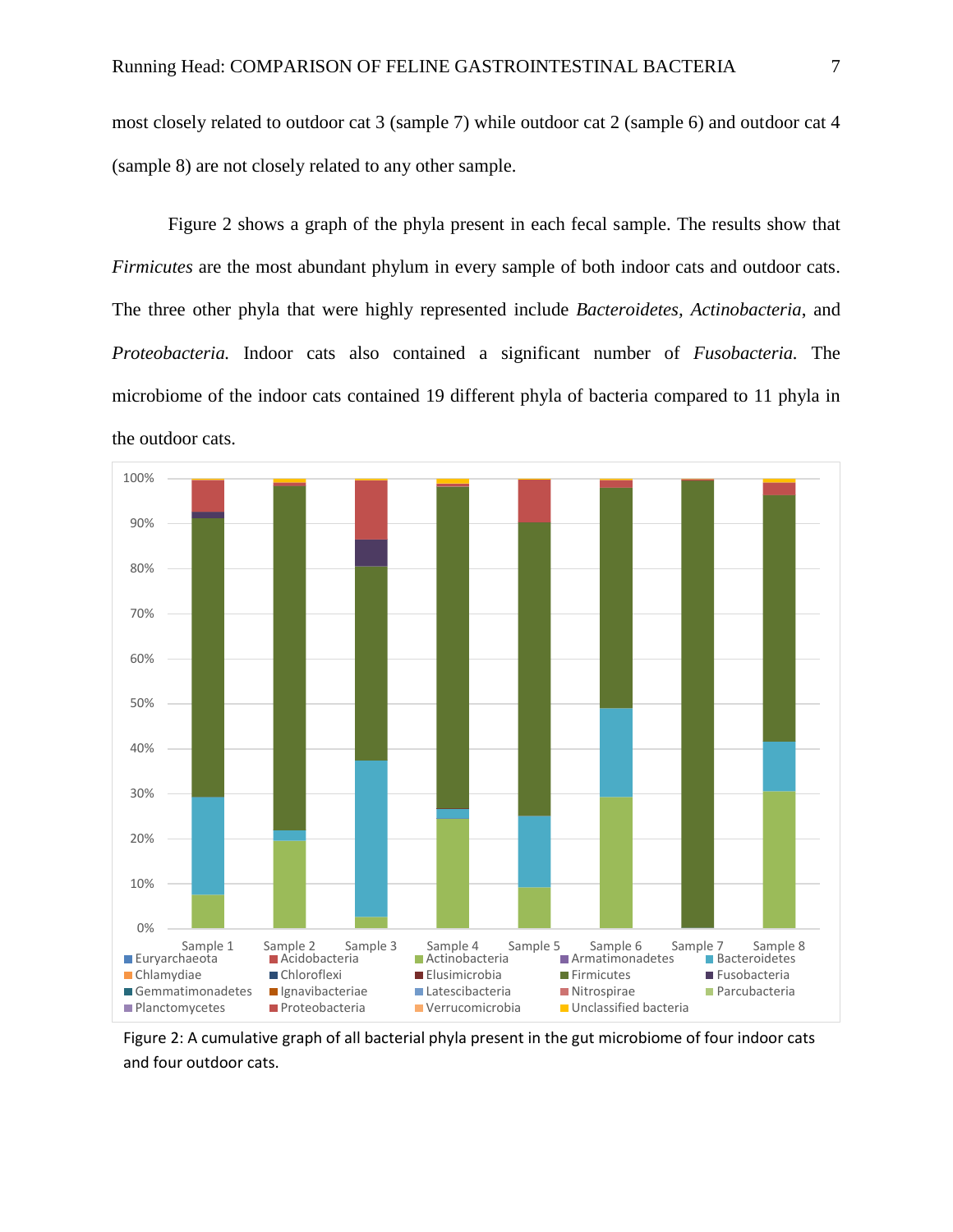Comparing the most abundant genus in each phylum of bacteria for indoor and outdoor cats showed many differences. For *Firmicutes*, *Catenibacterium* was most abundant in indoor cats while *Lactobacillus* was most abundant in outdoor cats. For *Bacteroidetes, Prevotella* was most abundant in both indoor and outdoor cats. For *Actinobacteria, Collinsella* was most abundant in indoor cats while *Bifidobacterium* was most abundant in outdoor cats. For *Proteobacteria, Sutterella* was most abundant in indoor cats while *Anaerobiospirillum* was most abundant in outdoor cats. In addition, since indoor cats had a large number of *Fusobacteria*, this was also analyzed and it was found that an unclassified genus of order *Fusobacteriaceae* was most abundant. Figure 3A shows the breakdown of bacterial phyla in each sample of indoor cats, and Figure 3B does the same for each sample of outdoor cats.

#### **Discussion**

On the whole, indoor cats had a more diverse gut microbiome compared to outdoor cats, having 8 more phyla of bacteria represented in their feces. These results go against the initial hypothesis, which stated that outdoor cats would have a more diverse gut microbiome. This phenomenon could be due to the close contact between humans and indoor cats. Just as cats can influence human gastrointestinal microbiomes, perhaps the opposite holds true as well. Humans are also capable of bringing in a diverse array of bacteria from the outside environment, either on their skin, their shoes, plants, and other household items.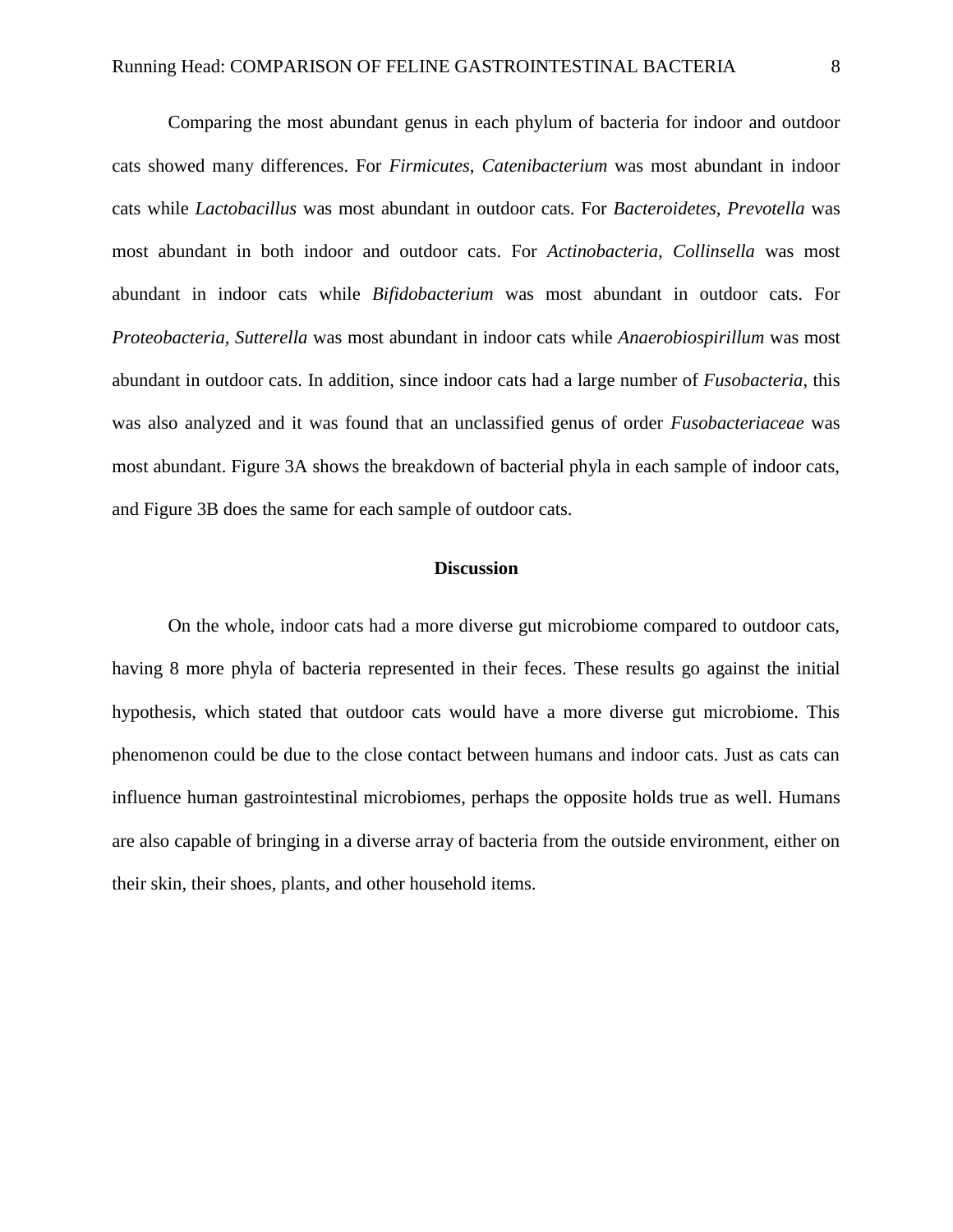





Figure 3 B: The percentages of each phylum present in each sample of outdoor cats. Firmicutes are the most abundant phyla, followed by Actinobacteria, Bacteroidetes, and Proteobacteria.

This diversity that is seen in indoor cats could be an indication that they are healthier than outdoor cats. Research has shown that indoor cats tend to live between 12-18 years, while outdoor cats live for an average of about 3 years (Loyd et al., 2013). Past studies have linked gut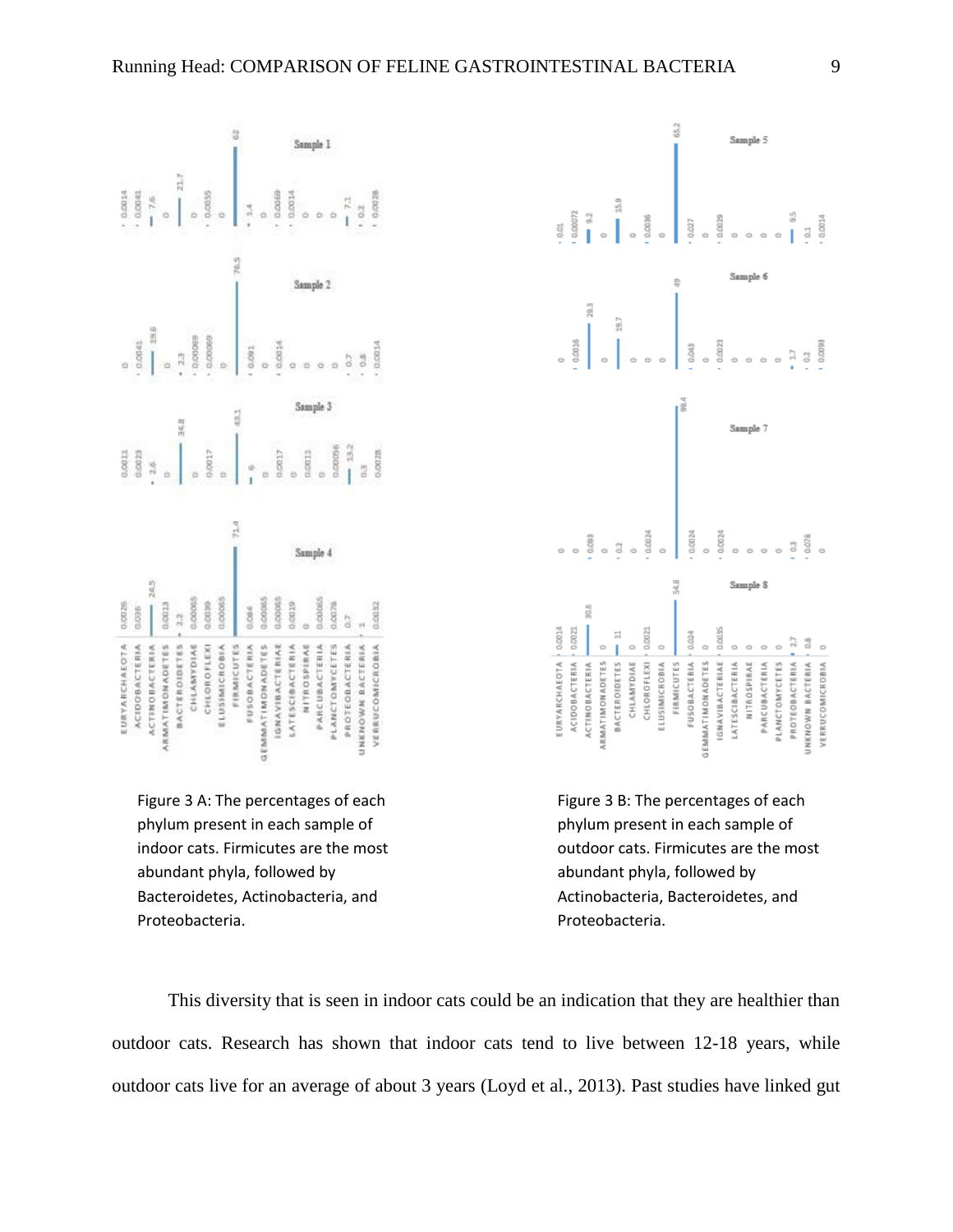diversity to longevity in the nematode *Caenorhabditis elegans* as well as in humans. Strains of *Escherichia coli* OP50 bacteria are thought to be a source of nitric oxide for *C. elegans*, a compound that plays an important role in the animal's longevity (Gusarov et al., 2013). In humans, certain species of *Lactobacillus* and *Bacteroidetes* have been shown to interfere with the inflammation pathway, reducing inflammaging and the amount of inflammatory proteins in the circulatory system (Tien et al., 2006).

The indoor cats were also exposed to a wider variety of cat food brands (Purina, Iams, Royal Canin) compared to outdoor cats. All outdoor cats had been in captivity for less than three days. However, since the outdoor cats were currently being held by animal control in Kalamazoo, they were fed the same brand of cat food (Purina) and their diets prior to being captured are unknown. Diet effects are especially significant when looking at the data for Sample 7 in Figure 2. The most prevalent genus of bacteria in the fecal sample from this cat was *Lactobacillus*, which is rarely found in cat food, but is found in yogurts and probiotics.

*Catenibacterium* species accounted for 13.5% of *Firmicutes* in outdoor cats. *Catenibacterium* species are known to produce short-chain fatty acids, which play a protective role in the gut (Šlapeta et al., 2015). These bacteria were also found in significantly increased amounts in dogs that were infected with *Giardia* (Šlapeta et al., 2015), a genus of protozoan parasites which cause giardiasis.

*Prevotella* was the most abundant genus of *Bacteroidetes* in both indoor and outdoor cats, accounting for 60.6% of *Bacteroidetes* species in indoor cats and 12% of *Bacteroidetes* species in outdoor cats. They are human gut microbes that are common in the oral cavity, and have previously been isolated from the intestines of African children (Filippo et al., 2010). They are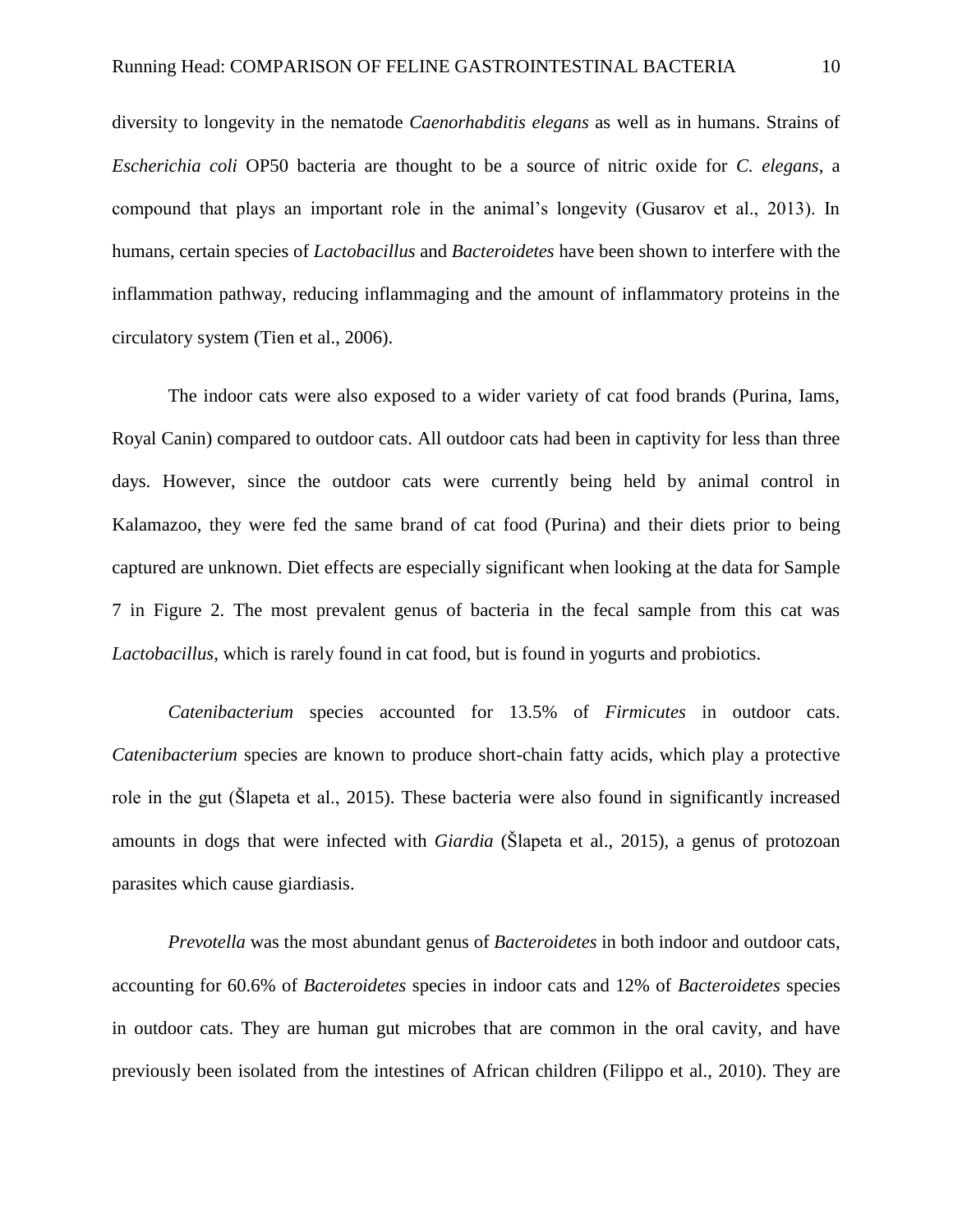involved in many oral and vaginal diseases. *Prevotella* species have also been isolated from infected cat and dog bite wounds, and may be involved in the inflammation reaction (Alexander et al., 1997).

*Collinsella* species accounted for 50.9% of *Actinobacteria* in indoor cats. A previous study has found that this genus of bacteria is significantly increased in diarrheic cats (Suchodolski et al., 2015). Another study has suggested that increased numbers of these bacteria during diarrhea help to contribute to gut health (Ramadan et al., 2013).

*Sutterella* species accounted for 28.2% of *Proteobacteria* in indoor cats. These bacteria have been isolated from human feces, most notably from children with autism. The researchers also noted that children without autism did not have any *Sutterella* isolated from their system (Benache et al., 2012). Increased numbers of *Sutterella* species were found in cats and dogs with acute diarrhea (Honneffer et al., 2014).

*Lactobacillus* species accounted for 29.8% of *Firmicutes* in outdoor cats, and are used to treat gastrointestinal problems such as Crohn's disease and irritable bowel syndrome in humans. *Lactobacillus* species are often introduced into the body through probiotics and foods such as yogurts and cheeses. They have also been involved in reducing iflammaging effects by reducing the amount of circulating inflammatory proteins (Tien et al., 2006).

*Bifidobacterium* species accounted for 51.5% of *Actinobacteria* in outdoor cats. *Bifidobacterium* is a ubiquitous intestinal bacteria in humans and animals, and *Bifidobacterium* species are frequently used in probiotics to improve gut health in humans. It is thought that the ability to scavenge different nutrients from a variety of foods is linked to the presence of *Bifidobacterium* species in the intestines (Schell et al., 2002).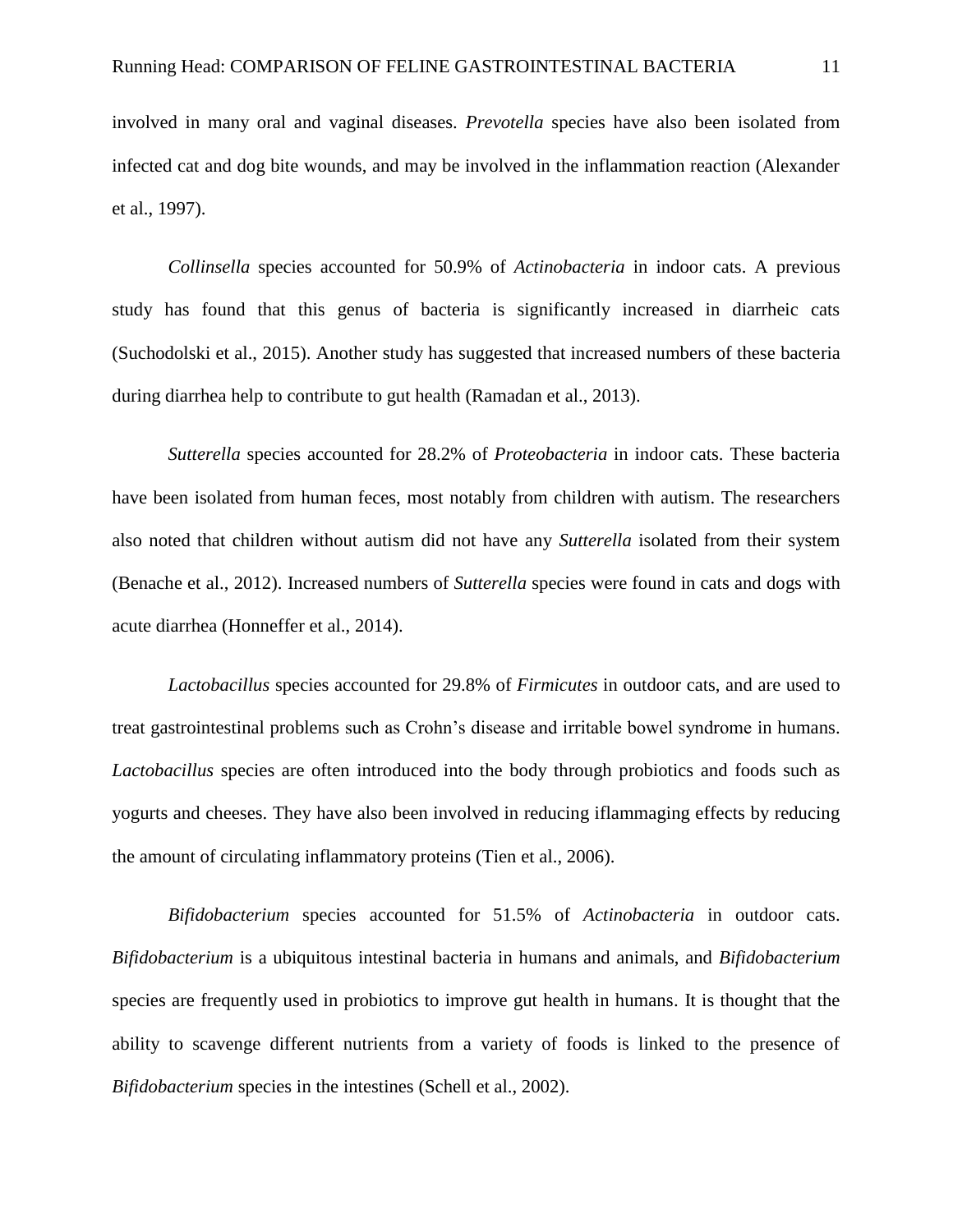*Anaerobiospirillum* species accounted for 32.7% of *Proteobacteria* in outdoor cats, and are commonly found in fecal samples of healthy dogs and cats, as well as in diarrhea of humans. However, it is not found in the feces of healthy humans, and it is unknown whether the bacteria were present in high numbers because they are the cause of the diarrhea, or whether they are helping to stop the infection (Greene, 2011). Two cases were reported where *Anaerobiospirillum* species were isolated from children who experienced diarrhea, as well as their asymptomatic pet dogs, confirming that this genus of bacteria is transmissible to humans (Malnick et al., 1990).

This study had some limitations that could be improved upon. The first limitation was the small sample size of eight cats. A larger sample size will lead to more accurate results, and will provide more concrete information based on the large number of cats that are involved. The second limitation was the condition of the outdoor cats, since they were all in the care of Kalamazoo Animal Control. This would expose them to the same environment and diet, and although their stay did not exceed three days, the results would be more relevant if fecal samples were taken while the cats were still living in the wild. The third limitation was the area that was taken into account. This study used cats solely from the Michigan area (Kalamazoo, Portage, Lansing, and Bay City), but a wider area would provide information that can be generalized to other cats. Ideally, if this study were to be carried out internationally, at least two indoor cats and two indoor-outdoor cats from each state or country should be used in future studies.

Since this study only analyzed bacterial species that are present in cats, future studies could build upon this knowledge by analyzing viral species, Archaea, and eukaryotic species that affect cats and humans alike. For example, a very important eukaryotic parasite that has been extensively studied is *Toxoplasma gondii*, a protozoan that causes the disease toxoplasmosis. As for Archaea, although no pathogenic Archaea have been identified, some beneficial archaeal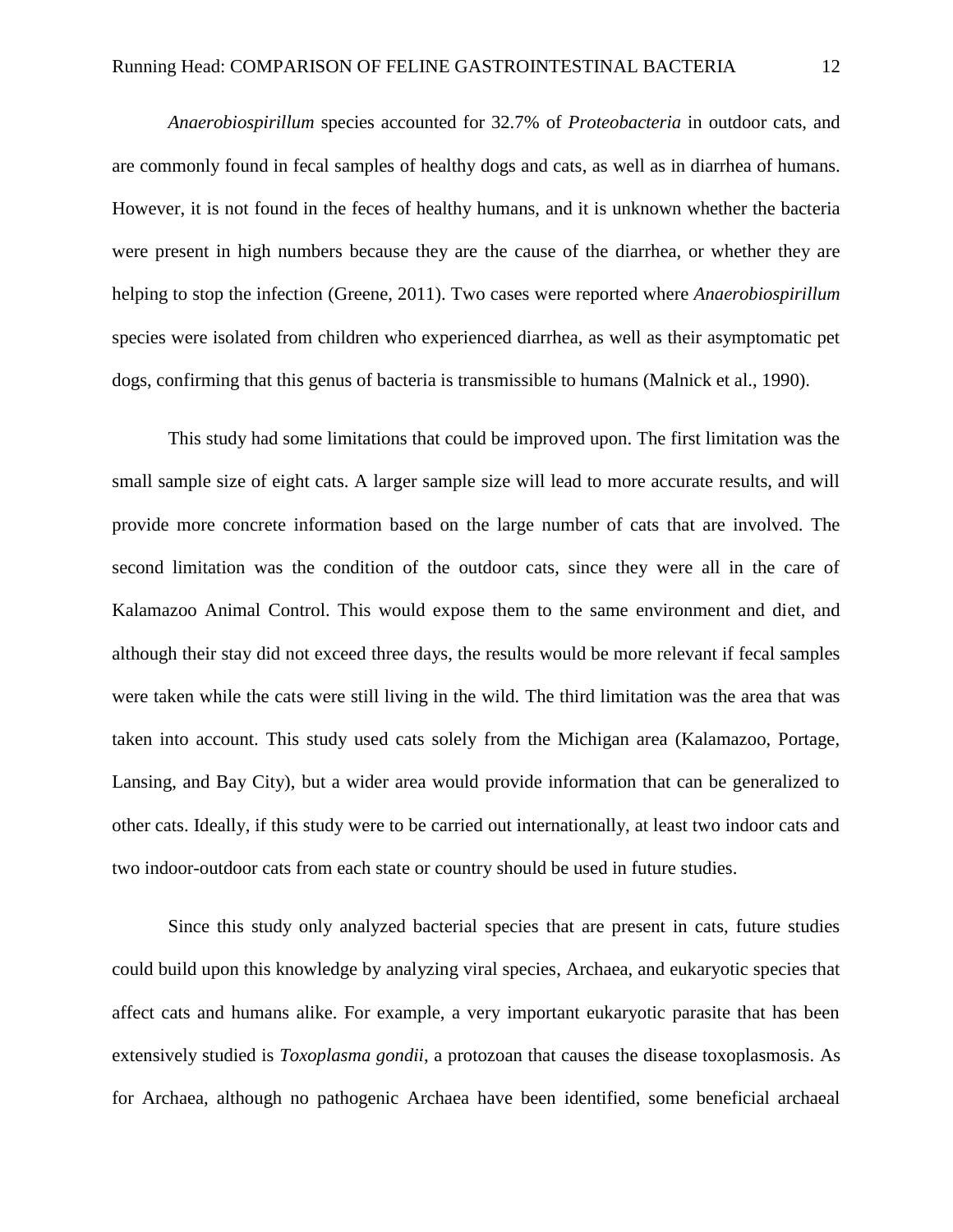species live in the gut of both humans and cats. Lastly, although the cases are rare, the rabies virus can be passed from a rabid cat to a human through a break in the skin after being bitten or scratched.

In conclusion, it is important to know and understand the intestinal microbiome of cats because many of them are kept as household pets. This puts them in close proximity to humans, and any pathogens they carry could have an adverse effect on us. Children, pregnant women, and those with weakened immune systems are especially at risk of infection. On the other hand, information about their microbiome could help us to keep our pets healthy. By analyzing the benefits that microbes confer on them, we could adjust their diets and lifestyles so as to promote health and longevity in our cats.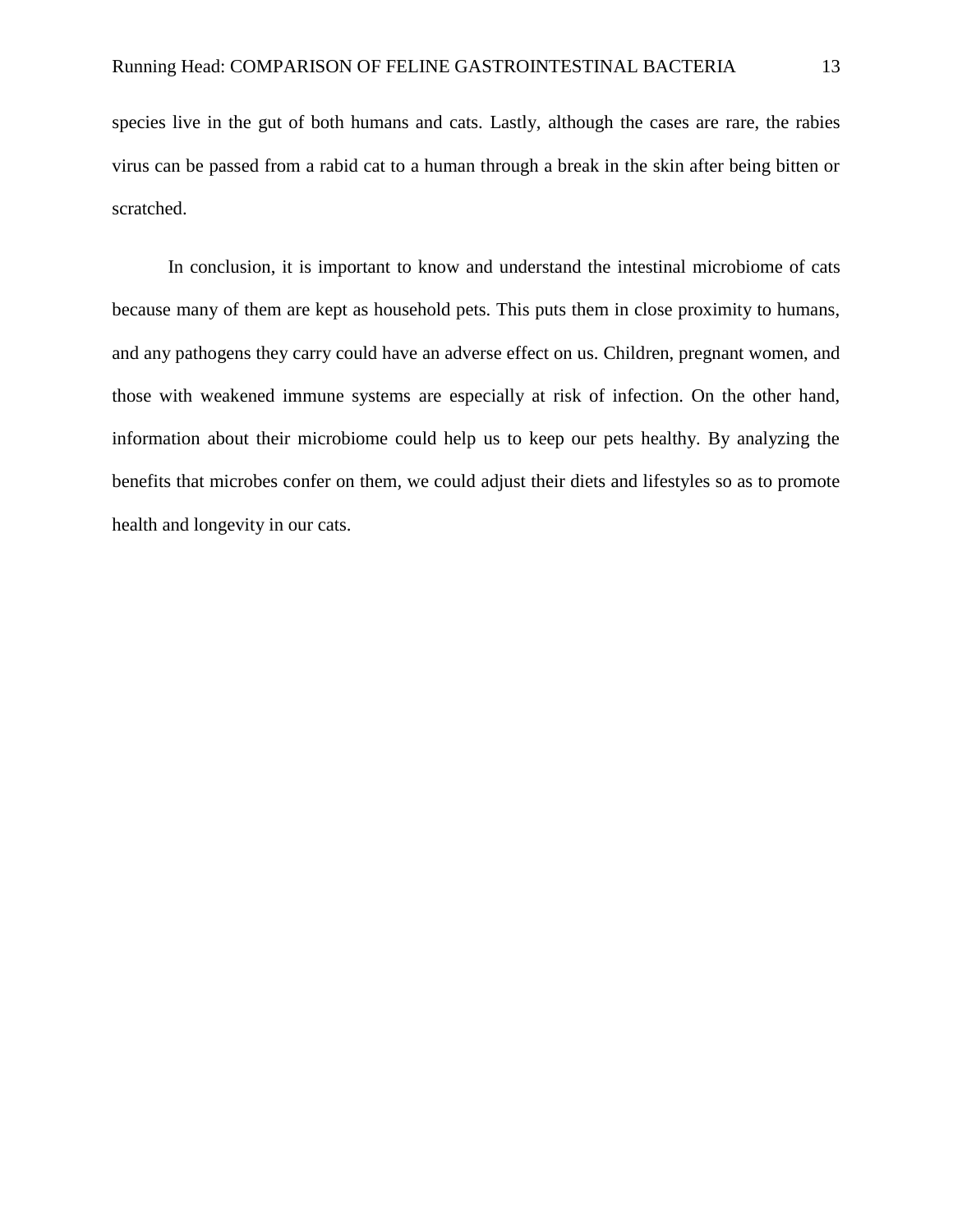#### **References**

- Alexander, C. J., Citron, D. M., Gerardo, S. H., Claros, M. C., Talan, D., & Goldstein E. J. (1997). Characterization of saccharolytic *Bacteroidetes* and *Prevotella* isolates from infected dog and cat bite wounds in humans. *Journal of Clinical Microbiology, 35,* 406- 411.
- Benache, J. L., Li, E., McGovern, M. M. (2012). A microbial association with autism. mBio, 3. Retrieved from http://mbio.asm.org/content/3/1/e00019-12.full.pdf+html
- Day, M. J., Breitschwerdt, E., Cleaveland, S., Karkare, U., Khanna, C., Kirpensteijn, J., . . ., Thiermann, A. (2012). Surveillance of zoonotic infectious disease transmitted by small companion animals. *Emerging Infectious Diseases, 18*. Retrieved from http://wwwnc.cdc.gov/eid/article/18/12/12- 0664\_article
- Filippo, C. D., Cavalieri, D., Paola, M. D., Ramazzotti, M., Poullett, J. B., Massart, S., …, Greene, C. E. (2011). Infectious diseases of the dog and cat. Missouri: Elsevier Saunders.
- Honneffer, J. B., Minamoto, Y., & Suchodolski, J. S. (2014). Microbiota alterations in acute and chronic gastrointestinal inflammation of cats and dogs. *World Journal of Gastroenterology, 44,* 16489-16497.
- Lionetti, P. (2010). Impact of diet in shaping gut microbiota revealed by a comparative study in children from Europe and rural Africa. *Proceedings of the National Academy of Sciences of the United States of America, 33*, 14691-14696.
- Lepczyk, C. A., Mertig, A. G., & Liu, J. (2004). Landowners and cat predation across rural-tourban landscapes. *Biological Conservation, 115*, 119-201.
- Little, S. (2011). A review of feline leukemia virus and feline immunodeficiency virus seroprevalence in cats in Canada. *Veterinary Immunology and Immunopathology, 143*, 243-245.
- Loyd, K.A.T., Hernandez, S. M., Abernathy, K. J., Shock, B.C., & Marshall, G. J. 2013. Risk behaviors exhibited by free-roaming cats in suburban US town. Veterinary Record, 173, 295-301.
- Malnick, H., Williams, K., Phil-Ebosie, J., Levy, A. S. (1990). Description of a medium for isolating *Anaerobiospirillum* spp., a possible cause of zoonotic disease, from diarrheal feces and blood of humans and use of the medium in a survey of human, canine, and feline feces. *Journal of Clinical Microbiology, 28,* 1380-1384.
- Ramadan, Z., Xu, H., Laflamme, D., Czarnecki-Maulden, G., Li, Q. J., Labuda, J., Bourqui, B. (2013). Fecal microbiota of cats with naturally occuring chronic diarrhea assessed using